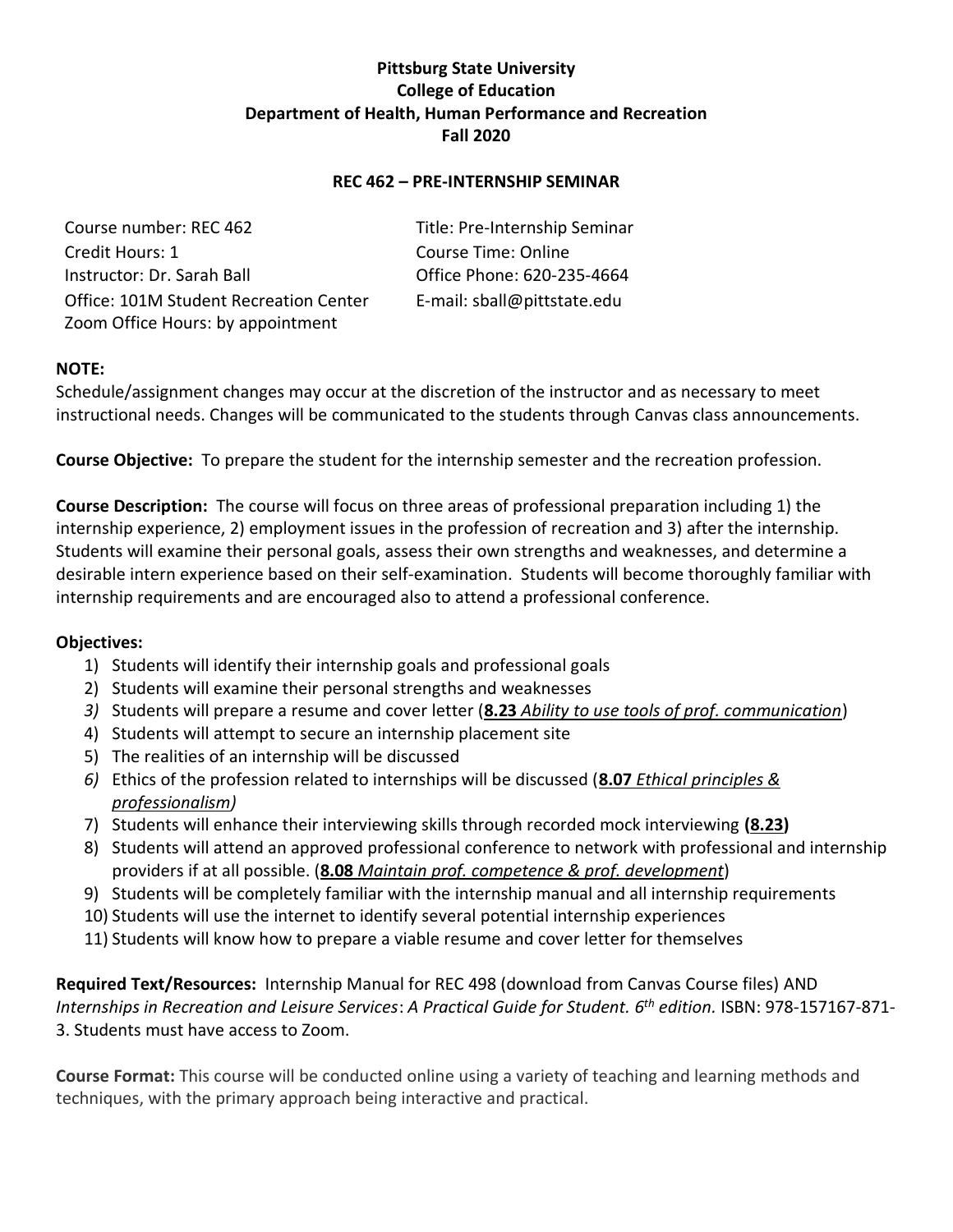**Completion of Assignments.** Assignments are due at the due date time on Canvas. Unless, otherwise noted on Canvas. Students may be required to submit scanned forms/worksheets and submit uploaded video files. No late assignments will be accepted. Assignments may be added or retracted from the syllabus.

**Academic Honesty**. I expect absolute honesty from all students in the completion of assignments and will accept nothing less. Cheating in any form will not be tolerated and you will be dropped from the class and be given an F or XF.

## ACADEMIC INTEGRITY POLICY

Academic dishonesty by a student is defined as unethical activity associated with course work or grades. It includes, but is not limited to:

(a) Giving or receiving unauthorized aid on examinations.

(b) Giving or receiving unauthorized aid in the preparation of notebooks,

themes, reports, papers or any other assignments.

(c) Submitting the same work for more than one course without the instructor's permission, and,

(d) Plagiarism. Plagiarism is defined as using ideas or writings of another and claiming them as one's own. Copying any material directly (be it the work of other students, professors, or colleagues) or copying information from print or electronic sources (including the internet) without explicitly acknowledging the true source of the material is plagiarism. Plagiarism also includes paraphrasing other individuals' ideas or concepts without acknowledging their work, or contribution. To avoid charges of plagiarism, students should follow the citation directions provided by the instructor and/or department in which the class is offered.

The above guidelines do not preclude group study for exams, sharing of sources for research projects, or students discussing their ideas with other members of the class unless explicitly prohibited by the instructor. Since the violation of academic honesty strikes at the heart of the education process, it is subject to the severest sanctions, up to and including receiving an "F" or "XF" (an "XF" indicates that "F" was the result of academic dishonest) for the entire class and dismissal from the university. For a full copy of this policy and the supplemental syllabus see:

[http://catalog.pittstate.edu/contentm/blueprints/blueprint\\_display.php?bp\\_listing\\_id=162&blueprint\\_id=124](http://catalog.pittstate.edu/contentm/blueprints/blueprint_display.php?bp_listing_id=162&blueprint_id=124&sid=1&menu_id=7980) [&sid=1&menu\\_id=7980](http://catalog.pittstate.edu/contentm/blueprints/blueprint_display.php?bp_listing_id=162&blueprint_id=124&sid=1&menu_id=7980)

**Communication with Instructor:** Any form of communication, besides in-person meetings, with instructor (emails, phone messages, ect.) must contain students first and last names and course title. Subject title e-mails with the course number "REC 462" with your name and reason (i.e. REC 462 – Usain Bolt – Meeting?). Time is valuable; to make sure we are all using our time valuably, schedule a meeting with me via email to make sure I will be there and can be prepared to discuss the issue at hand.

| Grading         |
|-----------------|
| $90-100% = A$   |
| $80 - 89\% = B$ |
| $70-79\% = C$   |
| $60-69\% = D$   |
| $<60\% = F$     |